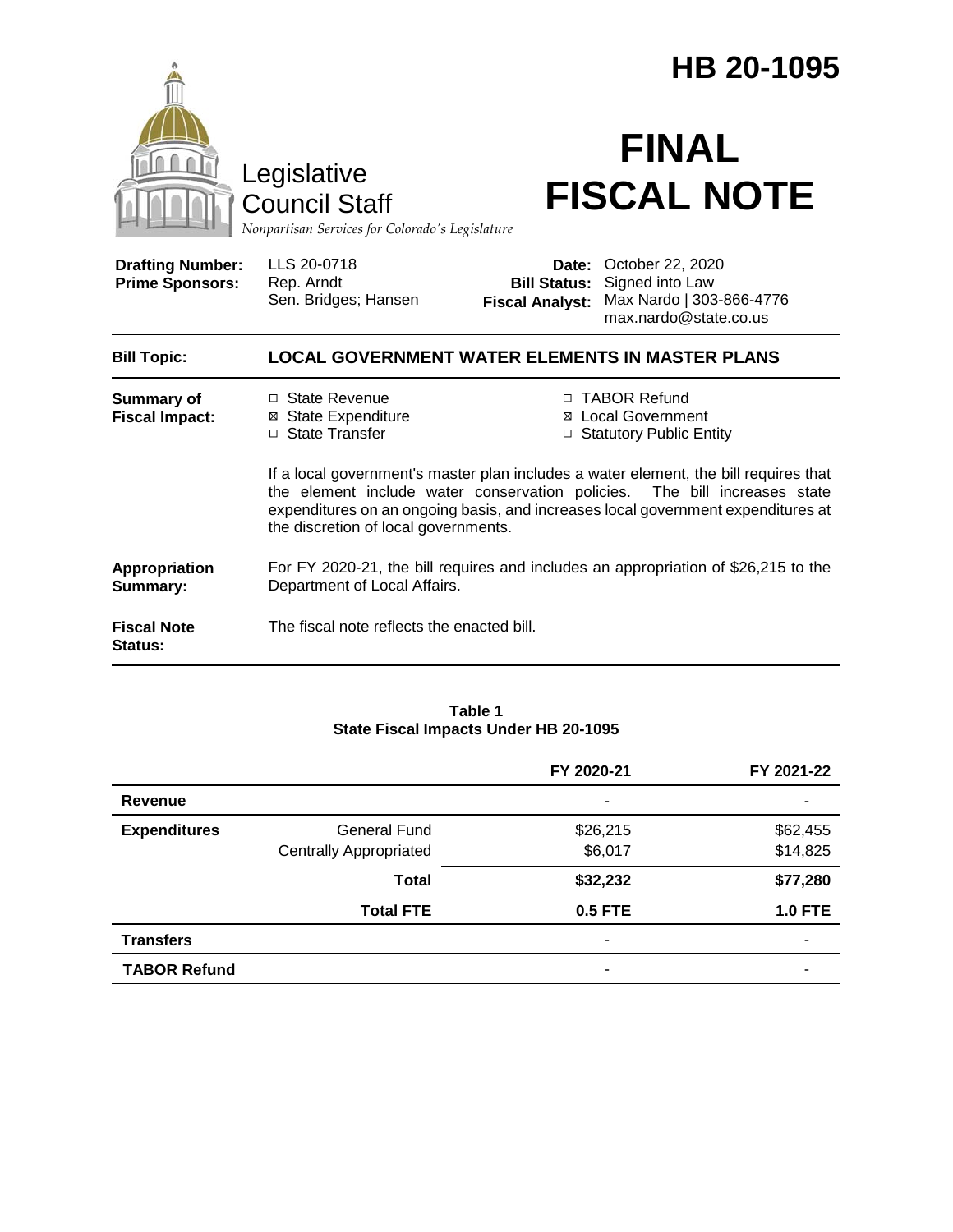October 22, 2020

# **Summary of Legislation**

If a local government's master plan includes a water element, the bill requires that the element include water conservation policies, which may include goals specified in the state water plan, and may also include policies to implement water conservation and other state water plan goals as a condition of development approvals, including subdivisions, planned unit developments, special use permits, and zoning changes.

For local governments with master plans that include water supply elements, water conservation policies must be adopted at the first amending of the master plan occurring after this bill takes effect, but no later than July 1, 2025.

The Department of Local Affairs (DOLA) is authorized to hire one full-time employee to provide educational resources and assistance to municipalities that include water conservation policies in their master plans.

## **State Expenditures**

This bill increases state General Fund expenditures in the DOLA by \$32,232 and 0.5 FTE in FY 2020-21, and \$77,280 and 1.0 FTE in FY 2021-22 and future years. Workload may increase for other state agencies. The impacts are shown in Table 2 and described below.

|                                    |                   | FY 2020-21 | FY 2021-22     |
|------------------------------------|-------------------|------------|----------------|
| <b>Department of Local Affairs</b> |                   |            |                |
| <b>Personal Services</b>           |                   | \$24,066   | \$57,756       |
| <b>Operating Expenses</b>          |                   | \$475      | \$1,350        |
| Travel Mileage                     |                   | \$1,674    | \$3,349        |
| Centrally Appropriated Costs*      |                   | \$6,017    | \$14,825       |
|                                    | <b>Total Cost</b> | \$32,232   | \$77,280       |
|                                    | <b>Total FTE</b>  | 0.5 FTE    | <b>1.0 FTE</b> |

**Table 2 Expenditures Under HB 20-1095**

 *\* Centrally appropriated costs are not included in the bill's appropriation.*

**Department of Local Affairs.** DOLA will fund one staff member at the Community and Economic Development III job class to provide education and assistance to local governments that include water conservation policies in their master plans. Travel costs are based on an assumption of 6,440 miles traveled per year at a rate of \$0.52 per mile. An existing term-limited staff member is performing these duties through the end of 2020; therefore, costs are prorated to reflect a January 1, 2021, start date, in addition to the General Fund paydate shift.

**Department of Natural Resources.** Workload may increase to provide information to local governments about the state water plan and conservation practices. This workload is expected to be minimal and can be accomplished within existing appropriations.